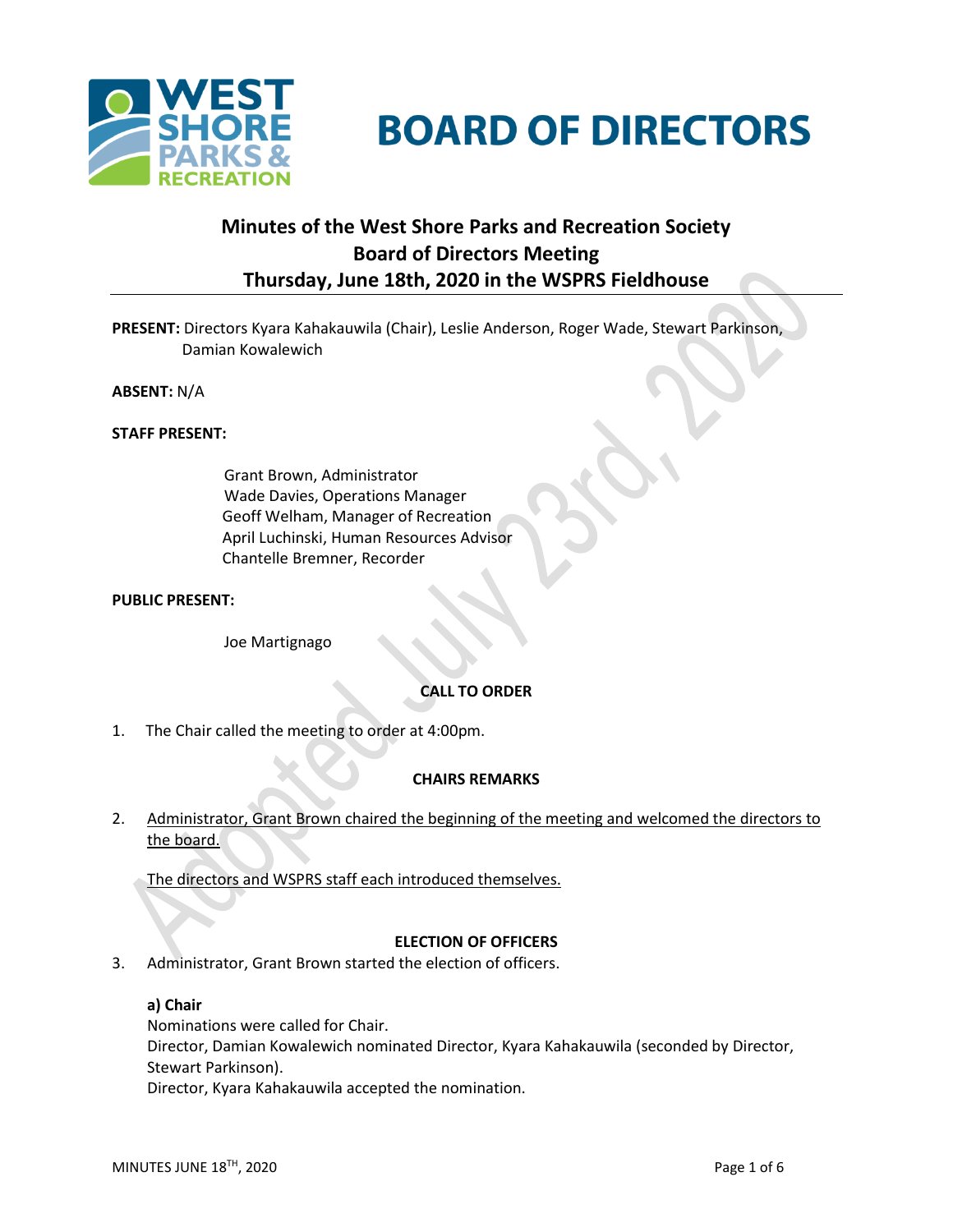The Administrator called three times for further nominations and hearing none, Director, Kyara Kahakauwila was elected as Chair.

Director, Kyara Kahakauwila assumed the Chair at this time.

# **b) Vice-Chair**

Nominations were called for Vice-Chair.

Director, Kyara Kahakauwila nominated Director, Damian Kowalewich (seconded by Director, Roger Wade).

Director, Damian Kowalewich accepted the nomination.

The Chair called three times for further nominations and hearing none, Director, Damian Kowalewich was elected as Vice-Chair.

#### **c) Finance Chair**

Nominations were called for Finance Chair.

Director, Roger Wade nominated Director, Stewart Parkinson (seconded by Director, Damian Kowalewich).

The Chair called three times for further nominations and hearing none, Director, Stewart Parkinson was elected as Finance Chair.

The Chair called three times for further nominations and hearing none, Director, Stewart Parksinson was elected as Finance Chair.

# **APPOINTMENTS**

4. a) GVLRA Representative and Alternate

The Chair called for a volunteer for the Greater Victoria Labour Relations Association Representative.

Director, Kyara Kahakauwila expressed interest in continuing on as the GVLRA Representative. Director, Kyara Kahakauwila was appointed as the GVLRA Representative.

The Chair called for a volunteer for the Greater Victoria Labour Relations Association Alternate. Director, Leslie Anderson expressed interest in continuing on as the GVLRA Alternate. Director, Leslie Anderson was appointed as the GVLRA Alternate.

# JOE MARTIGNAGO LEFT THE MEETING AT 4:12PM.

#### **APPROVAL OF AGENDA**

5. *MOVED/SECONDED BY DIRECTORS WADE AND ANDERSON THAT THE AGENDA BE APPROVED WITH THE FOLLOWING AMENDMENTS: ADD BOARD MEETING SCHEDULE, JDF ARENA AND MEDIA RELEASE TO NEW BUSINESS. CARRIED*

# **APPROVAL OF MINUTES**

6. *MOVED/SECONDED BY DIRECTORS PARKINSON AND ANDERSON THAT THE MINUTES OF THE REGULAR MEETING HELD MAY 14TH, 2020 BE APPROVED AS PRESENTED.*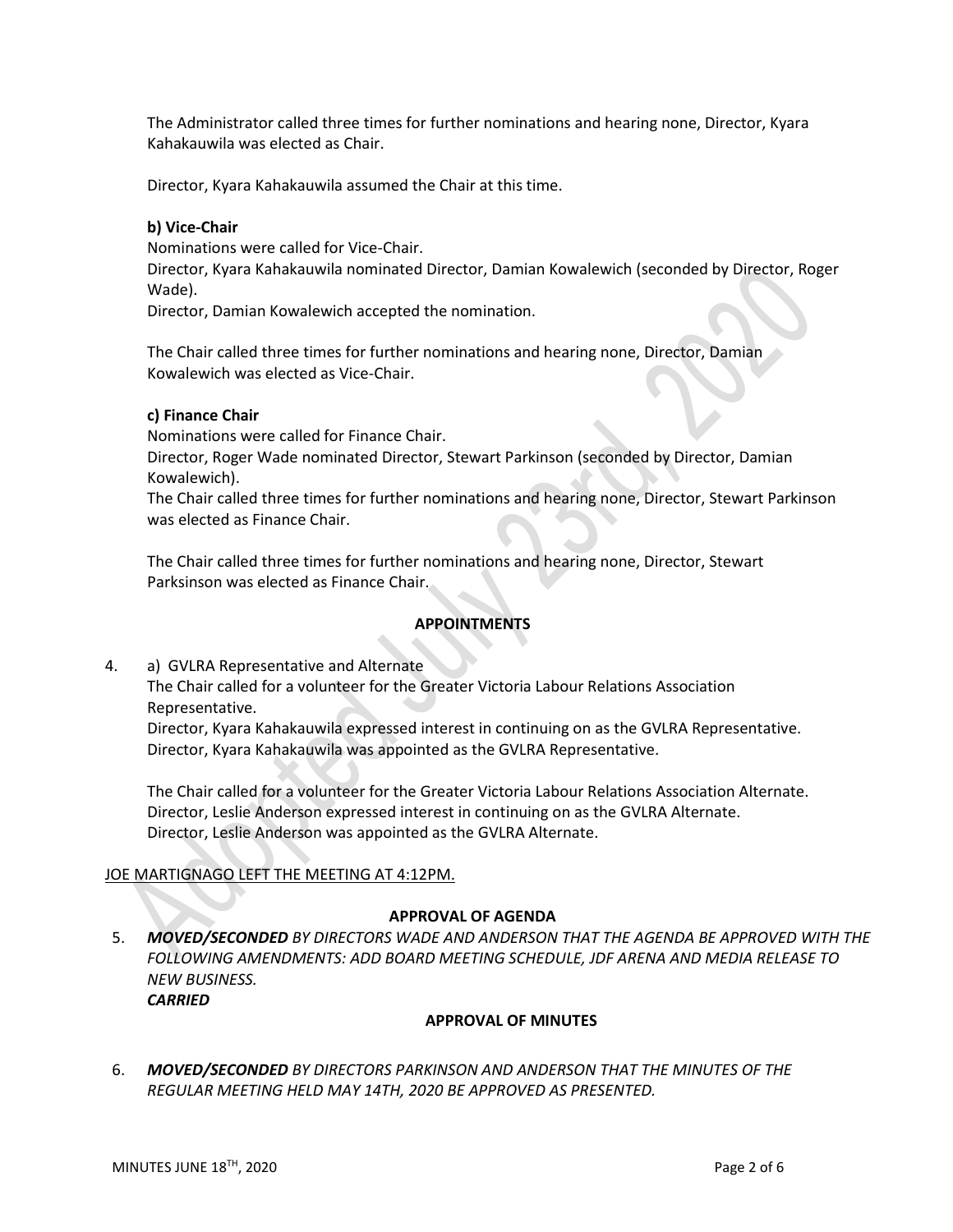*NO ERRORS, NO OMMISIONS CARRIED*

#### **PUBLIC PARTICIPATION**

7. N/A

#### **STANDING COMMITTEES**

#### 8. **a) Finance Committee Update**

*Administrator, Grant Brown commented on the following:*

The following motion was brought forward from the finance committee that states:

*MOVED/SECONDED BY DIRECTORS HILTON AND EARL THAT STAFF'S RECOMMENDATIONS TO REDUCE THE DEFICIT TO \$0 BE SUPPORTED WITH THE UNDERSTANDING THAT AS FUNDING BECOMES AVAILABLE THAT THE INCUSION OF YOUTH PROGRAMMING BE PRIORITIZED. DIRECTOR KOWALEWICH - OPPOSED CARRIED*

Administrator, Grant Brown indicated that since the last finance committee meeting, staff have discovered that the JDF Arena floor is in worse shape than expected.

Manager of Operations, Wade Davies commented that there are only 2 (out of 6) operational underfloor heating runs left in the JDF Arena which helps to prevent the freezing and expansion of the soil. The JDF Arena floor is set to be replaced at the end of the 2020/2021 ice season but using the arena in its current state will further delay the excavation required as part of the floor replacement.

There was board discussion around the current status of the JDF Arena and how it will affect the possible re-opening of the space and the programs the user groups offer. It was mentioned that an expert opinion is needed to further assess the floor's status and whether it is fit for operation.

Administrator, Grant Brown mentioned that operating within the approved budget needs to be considered when assessing the possible re-opening of the JDF Arena and Pool.

It was decided that the finance committee would meet on June  $30<sup>th</sup>$  at 4:30pm to discuss the re-opening of the JDF Arena and Pool after further information from the engineer is received concerning the status of the JDF Arena floor.

WSPRS staff read the intended press release addressing the re-opening status of the JDF Arena and Pool for approval by the board.

*MOVED/SECONDED BY DIRECTORS WADE AND ANDERSON THAT THE PRESS RELEASE INDICATING THE CLOSURE OF THE JDF POOL AND ARENA FOR THE REMAINDER OF 2020 BE AMENDED TO REMOVE THE 2020 REFERENCE.*

*CARRIED*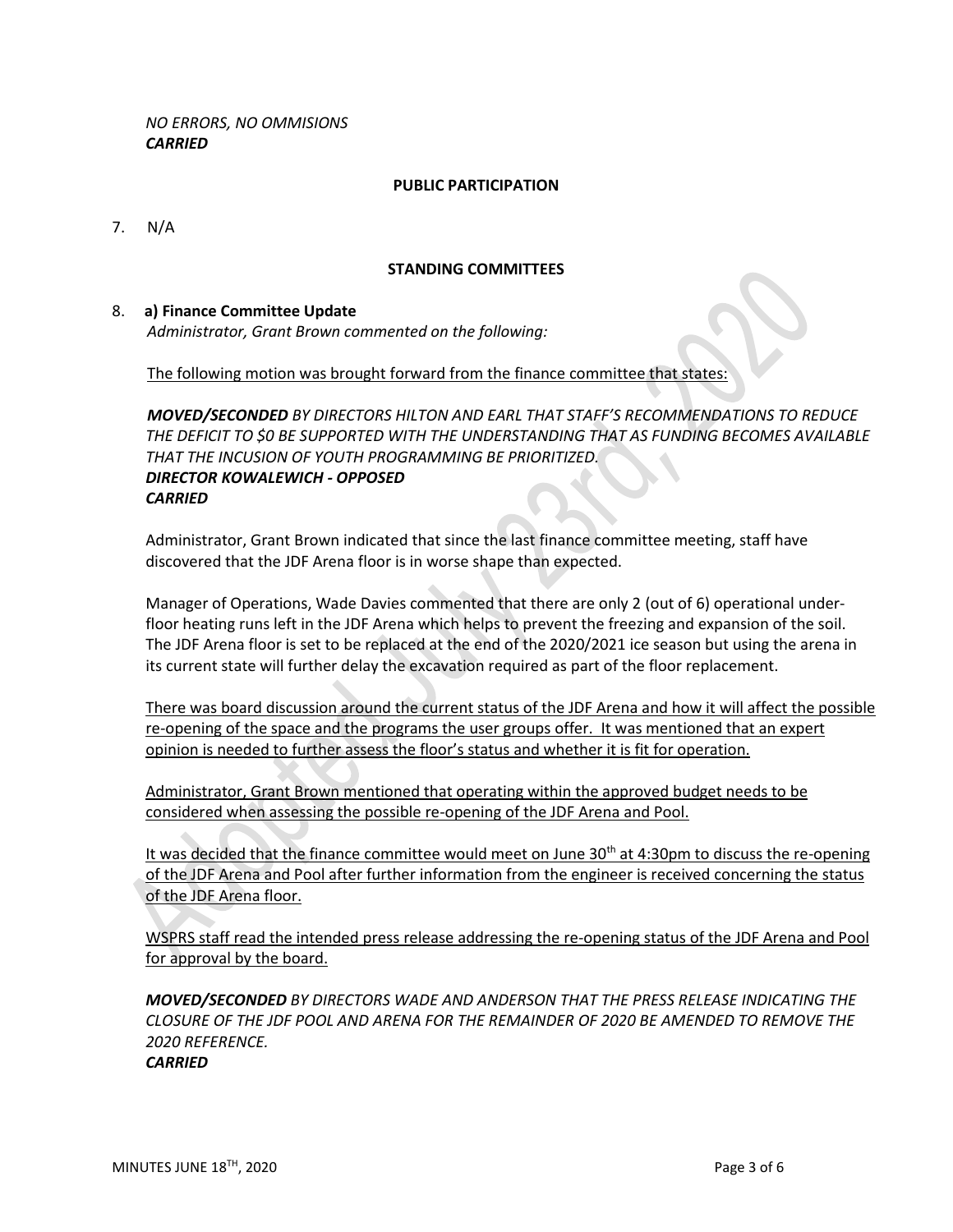It was asked by the board what the budget would look like if the pool was re-opened.

#### **OLD BUSINESS**

9. N/A

#### **NEW BUSINESS**

#### 10. **a) Fall Meeting Schedule**

*Administrator, Grant Brown commented on the following:*

The board meetings currently occur at 3:00pm on the second Thursday of the month, with the occasional meeting occurring on the third Thursday of the month.

On the months where there is a finance committee meeting, they are scheduled for the same days at 1:30pm.

WSPRS staff asked the board if this schedule works or if it we more convenient to move the start times later.

There was a board discussion and it was suggested that the board meetings move to 5:30pm and the finance committee meetings move to 4:30pm.

#### **b) Board Member Orientation**

WSPRS staff mentioned that they would like to schedule a board orientation for July 23<sup>rd</sup> from 1-3:30pm.

Director, Stewart Parkinson commented that he sat on a Summer Games phone call and asked that the other directors approach their council members for interest.

Administrator, Grant Brown commented that event is being looked at on a regional level.

# **FOR INFORMATION**

# 11. **a) Administrator's Report**

*Administrator, Grant Brown reported the following highlights:* 

# **Administration/Human Resources**

We remain committed to following the safety guidelines put in place by local health authorities and have begun the slow re-opening of some approved facilities that fall under the Phase 2 guidelines.

The RFP for Recreation Management Software was posted on BCBid and closed June 4<sup>th</sup>. Staff have begun the evaluation process, which will carry on through most of the summer.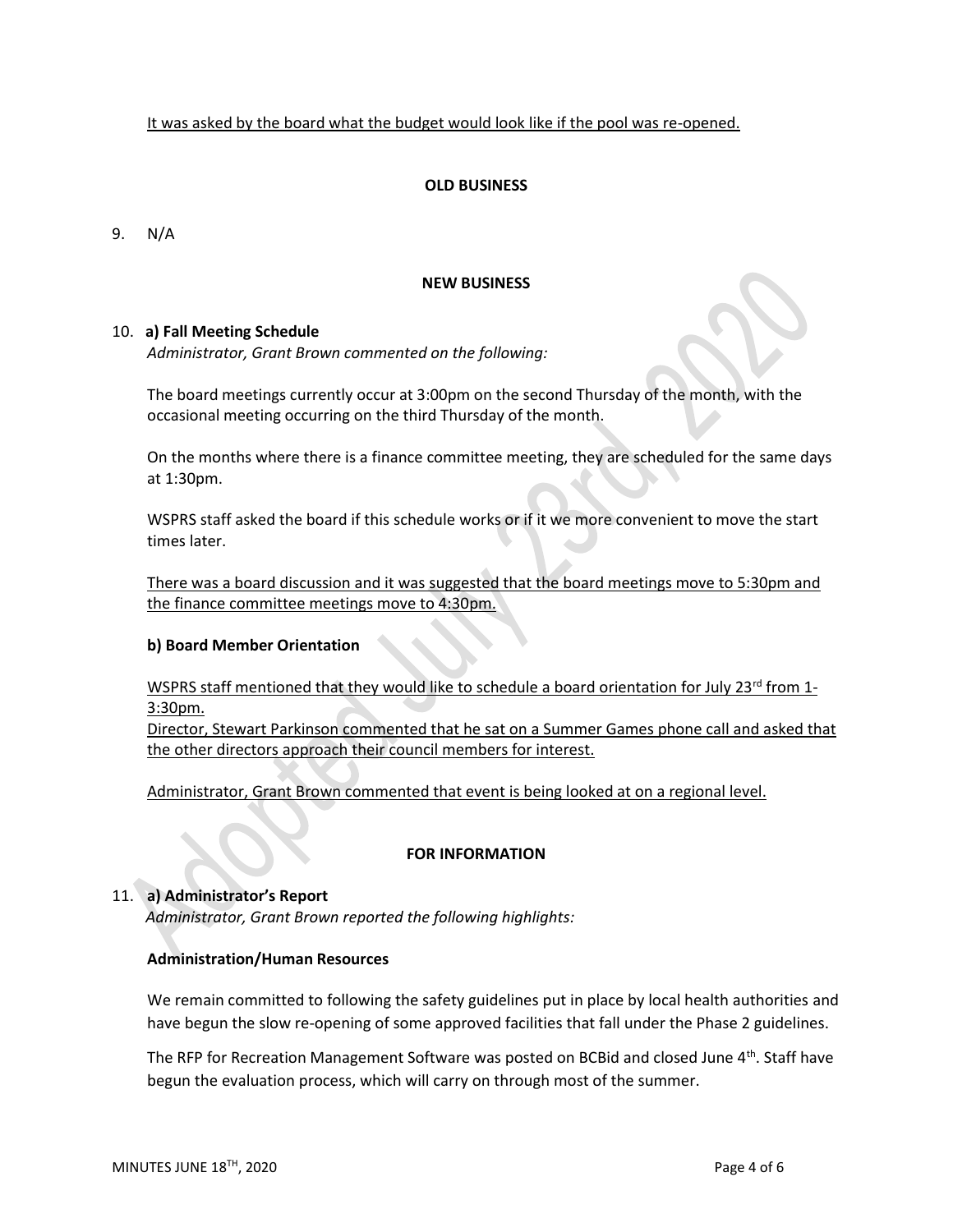The RFP for External Audit Services was posted on BCBid and closed on June  $2^{nd}$ . KPMG was the successful proponent with a term covering the 2020-2024 financial years.

Two program staff are now off on maternity leaves. Due to reductions in service offerings in relation to Covid-19, neither position is being filled and the duties have been reassigned.

Safety plans continue to be developed for each department as they re-open to the public. As part of the provincial guidelines, these plans are posted and staff receive training prior to opening.

Work continues on our records management policy as we continue to move towards a greater use of electronic media as a means of file management.

#### **Operations**

Maintenance staff have been making many changes to the facility to allow for the return of the public while keeping staff safe and ensuring the adherence to provincial regulations. These include the installation of Lexan screens in reception and the golf pro shop, stations at the front entrance with spacing markers, directional floor markings and increased hand sanitizer stations.

Work continues on the Indoor Sports Complex in preparation of its re-opening. The muchanticipated basketball hoops have been installed and changing stalls are being installed where the curling lockers once were. Flooring for the lobby has been ordered and will be installed in the coming weeks.

During the closure, the hot tub was drained and staff have been resealing all jets as some leakage was discovered.

Signage has been installed around the facility and at outdoor spaces, informing the public of our protocols and policies for re-opening.

Staff continue to engage Polar Engineering on the plans for the replacement of the JDF arena floor and will accelerate this process in order to begin the work in 2020 now that the facility will remain closed. Starting the project earlier than planned will allow for a full dry floor season in 2021.

#### **Programs**

The golf course continues to be very busy, seeing some of the highest rounds per day in recent years.

The "Parks Ambassador" program continues, which involves a staff member patrolling the golf course as well as our other outdoor facilities to ensure the public is adhering to physical distancing. As field rentals begin to pick up, the need for this program will diminish.

The weight room re-opened on June  $2^{nd}$  with a soft launch of two sessions per day and has now moved into 5 sessions per day Monday through Friday and 2 sessions on Saturdays. The re-opening has been very successful and received a glowing review by the health inspector. Staff have sent a survey out to all WSPR members to ask for feedback on their initial experiences with enhanced safety protocols in place, the time slots they are interested in and what additional fitness